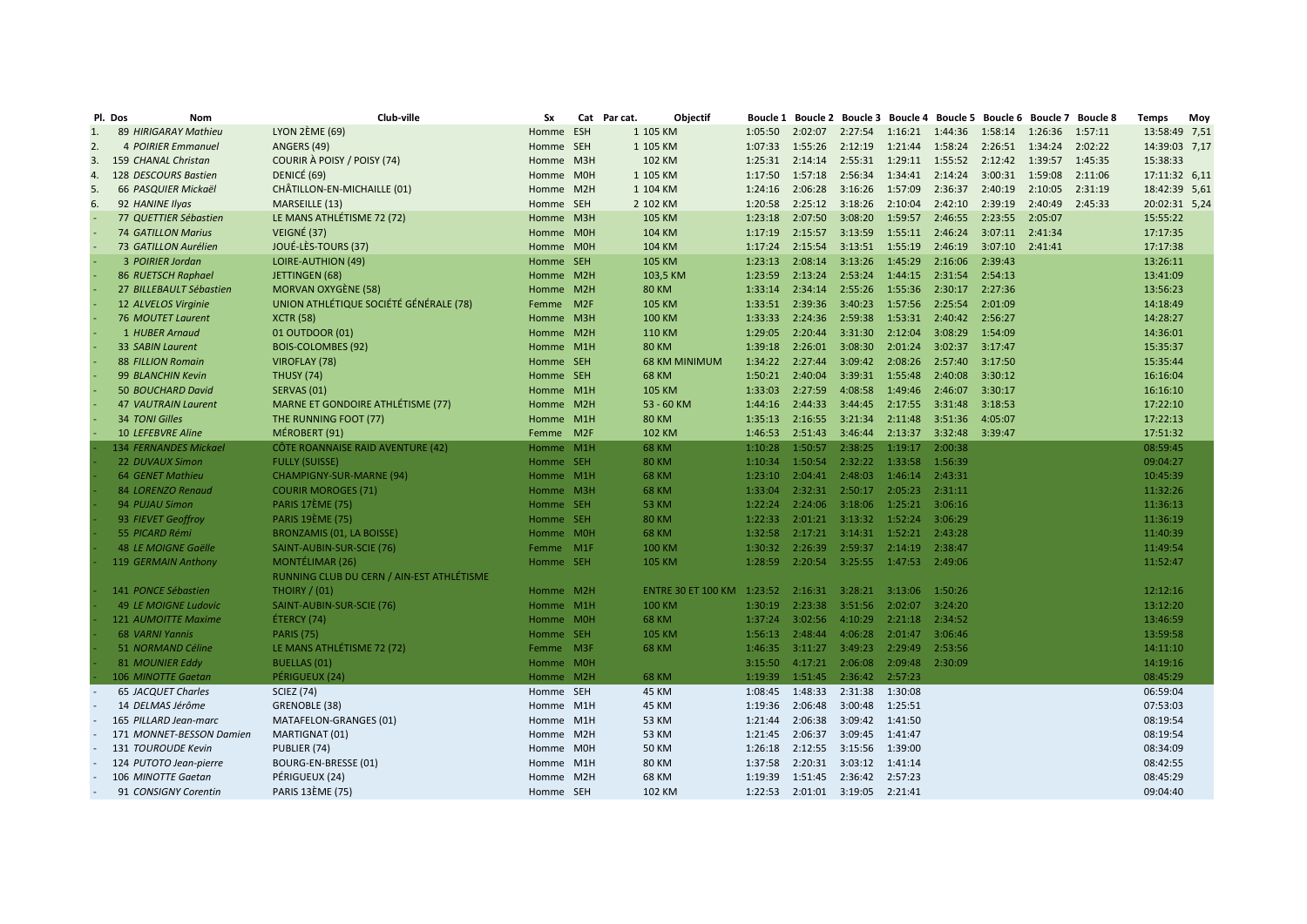|                                      | NOT DEAD BUT BIEN RAID / VIRIAT MARATHON / VIRIAT |           |                   |         |                                    |                 |         |                      |
|--------------------------------------|---------------------------------------------------|-----------|-------------------|---------|------------------------------------|-----------------|---------|----------------------|
| 163 CHEVILLARD Christophe            | (01)                                              | Homme M3H | 53 KM             | 1:24:45 |                                    |                 |         | 09:05:26             |
|                                      | ENTENTE ATHLÉ 58 / AS FOURCHAMBAULT - USO         |           |                   |         |                                    |                 |         |                      |
| 11 TACHE Sébastien                   | NEVERS (58)                                       | Homme M1H | 105 KM            |         | 1:18:47 2:07:40 3:55:41 1:50:40    |                 |         | 09:12:48             |
| 136 MECHRI Daoud                     | <b>BELLIGNAT (01)</b>                             | Homme M2H | <b>90 KM</b>      | 1:33:42 | 2:13:32 3:24:28                    |                 | 2:06:25 | 09:18:07             |
| 7 MIFSUD Charmaine                   | IL-BAHRIJA (MALTE)                                | Femme M3F | 68 KM             | 1:49:06 | 2:44:29                            | 3:18:19         | 1:51:37 | 09:43:31             |
| 13 ROSAR Benoît                      | LOUVECIENNES (78)                                 | Homme M1H | 105 KM            | 1:33:53 | 2:39:34                            | 3:54:04         | 1:42:14 | 09:49:45             |
|                                      |                                                   |           |                   |         |                                    |                 |         |                      |
| 145 BARACHET Caroline                | MARTIGUES SPORT ATHLÉTISME / FOS-SUR-MER (13)     | Femme M1F | <b>50 KM</b>      |         | 1:44:32  2:50:01  3:32:30  1:43:38 |                 |         | 09:50:41             |
| 37 PREAUX Gautier                    | BELLEGARDE-SUR-VALSERINE (01)                     | Homme M1H | 53 KM             | 1:32:46 | 2:30:37                            | 3:50:57         | 2:00:16 | 09:54:36             |
| 36 GREZE Gerome                      | VILLENEUVE-TOLOSANE (31)                          | Homme M1H | 53 KM             | 1:32:00 | 2:31:23                            | 3:50:54         | 2:00:21 | 09:54:38             |
| 23 MOKRANI Lymane                    | BELLEGARDE-SUR-VALSERINE (01)                     | Homme SEH | ENTRE 25 ET 50 KM | 1:32:51 | 2:09:19                            | 4:01:12         | 2:13:32 | 09:56:54             |
| 161 NICOUD Emilienne                 | CHÂTENOY-LE-ROYAL (71)                            | Femme M2F | 53 KM             | 1:37:14 | 2:24:30                            | 4:05:02         | 1:53:27 | 10:00:13             |
| <b>72 SIRE Nathalie</b>              | TEAM CHASSEUR ALPIN (74)                          | Femme M0F | <b>80 KM</b>      |         | 1:30:41 2:46:17                    | 4:13:42         | 1:40:08 | 10:10:48             |
| 29 BARAILLER Thierry                 | MARNE ET GONDOIRE ATHLÉTISME (77)                 | Homme M3H | <b>53 KM</b>      |         | 1:44:19 2:38:45 3:50:38            |                 | 1:58:09 | 10:11:51             |
| 53 GUIBERT Lionel                    | LE MANS ATHLÉTISME 72 (72)                        | Homme M2H | 105 KM            |         | 1:36:11 2:38:49 3:10:51 2:55:59    |                 |         | 10:21:50             |
| 8 DOLE Serge                         | TRAIL & RAID NATURE 58 (58)                       | Homme M4H | 105 KM            | 1:48:05 | 2:44:40 3:53:25 1:57:46            |                 |         | 10:23:56             |
| 42 PERRAULT Philippe                 | LE MANS ATHLÉTISME 72 (72)                        | Homme M3H | 104 KM            |         | 1:35:12 2:23:22 4:19:22 2:16:42    |                 |         | 10:34:38             |
| 85 RUETSCH Delphine                  | JETTINGEN (68)                                    | Femme M1F | 53 OU 67 KM       | 1:37:59 | 3:02:47 3:49:48                    |                 | 2:08:31 | 10:39:05             |
| 2 BROCHET Christophe                 | JARZÉ VILLAGES (49)                               | Homme M3H | 105 KM            | 1:52:08 | 3:03:24                            | 4:00:00         | 1:51:41 | 10:47:13             |
| 60 ZAPATA-SCHMIDT Monica             | NCS TRAILÉMAN (SUISSE)                            | Femme M2F | 68 KM             | 1:46:49 | 2:50:17                            | 4:03:39         | 2:29:24 | 11:10:09             |
| 58 CASSARD Delphine                  | LE MANS ATHLÉTISME 72 (72)                        | Femme M2F | <b>53 KM</b>      |         | 1:50:11  2:48:10                   | 4:15:27 2:16:26 |         | 11:10:14             |
| 182 LE ROY Jérémie                   | SÉGNY (01)                                        | Homme M0H | 45 - 53 KM        |         | 1:31:46 2:27:32 4:23:45            |                 | 2:53:47 | 11:16:50             |
| 54 LALOUE Bruno                      | LE MANS ATHLÉTISME 72 (72)                        | Homme M7H | <b>68 KM</b>      | 1:53:46 | 3:04:13                            | 4:07:58         | 2:28:41 | 11:34:38             |
|                                      |                                                   | Homme M2H |                   |         | 3:00:27                            | 4:09:40         | 2:32:22 | 11:37:24             |
| 147 SAULE Jérôme<br>139 FILLION éric | SAINT-JULIEN-EN-GENEVOIS (74)                     | Homme M4H | 45 KM             | 1:54:55 | 2:26:27                            | 4:50:37         | 2:48:32 |                      |
|                                      | <b>IGNY (91)</b>                                  | Homme M5H | 68 KM             | 1:33:04 | 3:20:06                            | 4:08:20         | 2:19:48 | 11:38:40<br>11:38:48 |
| 125 LIOGIER Christian                | <b>BLACK CHICKENS (01)</b>                        |           | 68 KM             | 1:50:34 |                                    | 4:47:09         |         | 12:12:20             |
| 101 RICHARD Patrick                  | DOMÉRAT (03)                                      | Homme M6H | LE PLUS POSSIBLE  | 1:47:58 | 3:28:56                            |                 | 2:08:17 |                      |
| 138 BOURGEOIS Ludovic                | KINETIK (39)                                      | Homme M0H | <b>53 KM</b>      | 1:05:09 | 1:30:59                            | 2:03:12         |         | 04:39:20             |
| 19 BARRET Erwan                      | LYON 2ÈME                                         | Homme SEH | 105 KM            | 1:09:44 | 1:39:03                            | 2:16:16         |         | 05:05:03             |
| 179 ABRY Guillaume                   | <b>ARCHAMPS (74)</b>                              | Homme SEH | 45 OU 53 KM       |         | 1:02:51 1:40:37                    | 2:36:07         |         | 05:19:35             |
|                                      |                                                   |           |                   |         |                                    |                 |         |                      |
| 143 CAUPHY Alain                     | RUNNING CLUB DU CERN / SAINT-GENIS-POUILLY (01)   | Homme M3H | <b>45 KM</b>      | 1:19:44 | 2:03:46 2:46:23                    |                 |         | 06:09:53             |
| 186 DESPESEL Nicolas                 | ARBENT (01)                                       | Homme M0H | <b>50 KM</b>      |         | 1:22:30 2:46:06 2:24:54            |                 |         | 06:33:30             |
| 107 HÉLARY Jérôme                    | SAINT-PRIEST (69)                                 | Homme M0H | <b>45 KM</b>      | 1:27:42 | 2:05:15                            | 3:01:07         |         | 06:34:04             |
| 110 QUAISSARD Gaetan                 | WGTN THE CREW (74)                                | Homme SEH | <b>50 KM</b>      | 1:20:19 | 2:10:23 3:03:54                    |                 |         | 06:34:36             |
| 122 CHEBANCE Nicolas                 | <b>BOURG-EN-BRESSE (01)</b>                       | Homme M2H | <b>45 KM</b>      |         | 1:23:27 2:18:51 3:08:32            |                 |         | 06:50:50             |
| 75 ROULEAU Thierry                   | <b>CESSY (01)</b>                                 | Homme M3H | <b>68 KM</b>      |         | 1:22:41 2:10:13 3:20:25            |                 |         | 06:53:19             |
| 114 SADOINE Antonin                  | COMBLOUX (74)                                     | Homme SEH | ENTRE 50 ET 80 KM | 1:24:15 | 2:10:09                            | 3:26:17         |         | 07:00:41             |
| 80 BIABIANY James                    | SAINT-SULPICE (SUISSE)                            | Homme M2H | <b>53 KM</b>      |         | 1:30:47 2:05:04                    | 3:29:19         |         | 07:05:10             |
| 155 BROCHER Gaëlle                   | CAP SEILLON / BOURG-EN-BRESSE (01)                | Femme M4F | <b>53 KM</b>      |         | 1:30:41 2:20:39 3:26:43            |                 |         | 07:18:03             |
| 153 GEORGET Vincent                  | CHÉZERY-FORENS (01)                               | Homme M1H | <b>45 KM</b>      | 1:35:45 | 2:22:46 3:21:19                    |                 |         | 07:19:50             |
| 87 NOUVELLE Manon                    | ATHLÉ SAINT-JULIEN 74 (74)                        | Femme SEF | <b>45 KM</b>      |         | 1:31:01 2:27:52 3:20:58            |                 |         | 07:19:51             |
| <b>164 CHANEL Patrick</b>            | <b>BRESSE VALLONS (01)</b>                        | Homme M5H | <b>53 KM</b>      | 1:22:01 | 2:22:05 3:38:29                    |                 |         | 07:22:35             |
| 38 VACHON Jean-michel                | COUREURS SUR ROUTE CÔTE-D'OR (21)                 | Homme M4H | <b>80 KM</b>      |         | 1:32:41 2:18:22 3:33:57            |                 |         | 07:25:00             |
| <b>154 BIELOKOPYTOFF Thomas</b>      | SILL'N RUN / LA BALME-DE-SILLINGY (74)            | Homme M1H | <b>45 KM</b>      | 1:42:03 | 2:37:29 3:12:20                    |                 |         | 07:31:52             |
|                                      | PODISTI CASTIGLIONESI (COMMUNE DE CASTIGLIONE     |           |                   |         |                                    |                 |         |                      |
| 78 GOGNA Davide                      | DELLE STIVIERE, ITALIE)                           | Homme M0H | 102 KM            |         | 1:37:18 2:28:07 3:34:53            |                 |         | 07:40:18             |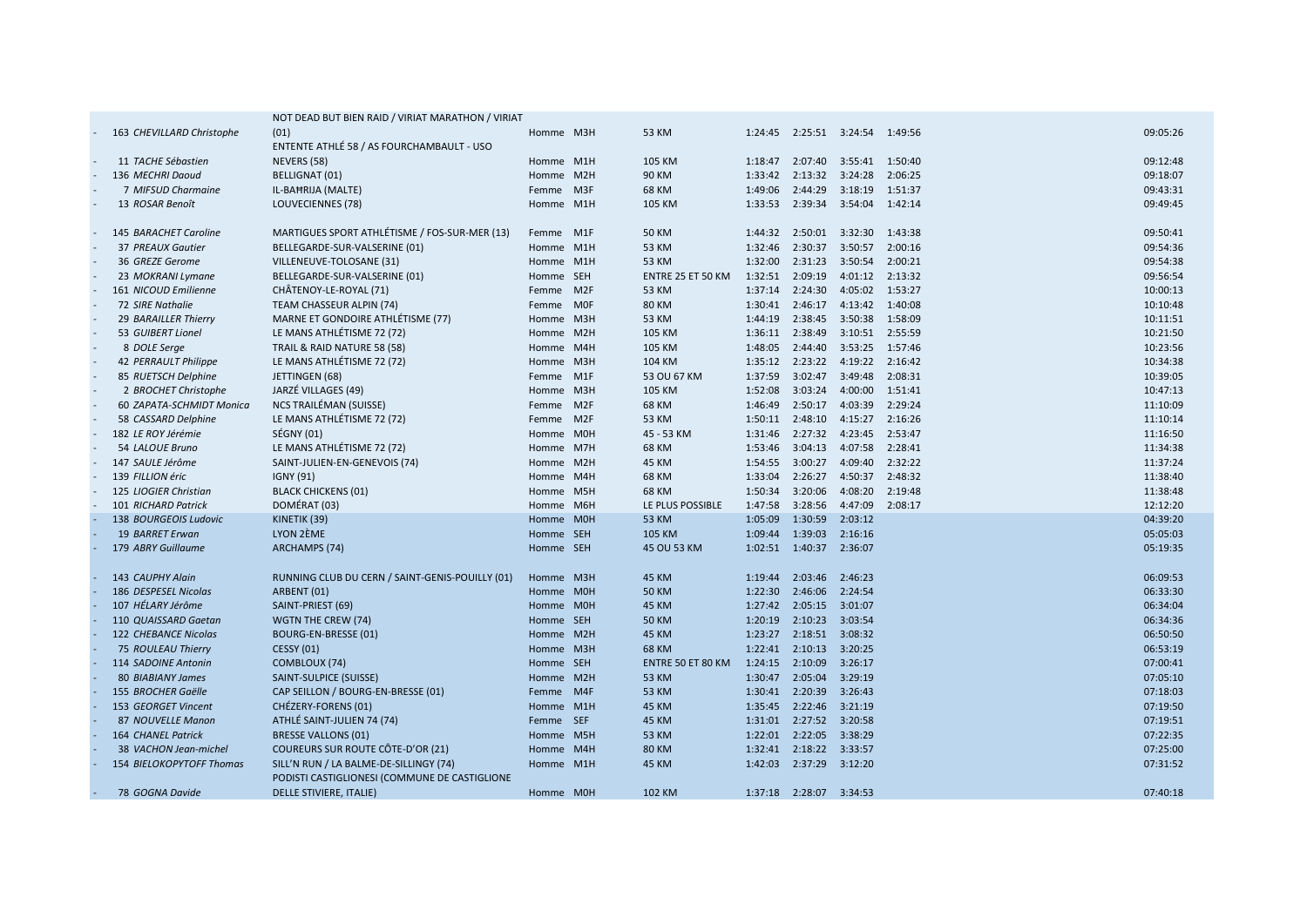|                                 | PODISTI CASTIGLIONESI (COMMUNE DE CASTIGLIONE    |           |                            |                  |                         |         |          |
|---------------------------------|--------------------------------------------------|-----------|----------------------------|------------------|-------------------------|---------|----------|
| 83 BRIGHENTI Daniele            | DELLE STIVIERE, ITALIE)                          | Homme M0H | <b>45 KM</b>               |                  | 1:37:18 2:28:11 3:34:53 |         | 07:40:22 |
| 6 CAMILLERI Stéphanie           | TAS-SLIEMA (MALTE)                               | Femme MOF | <b>30 KM</b>               | 1:49:09          | 2:44:30 3:20:13         |         | 07:53:52 |
| 18 BOUFFE Jean-marc             | <b>RENTY (62)</b>                                | Homme M5H | <b>50 KM</b>               | 1:32:10          | 2:23:50 3:59:55         |         | 07:55:55 |
| 69 ZABERN Philippe              | POITIERS (86)                                    | Homme M1H | 105 KM                     | 1:41:06          | 2:53:50 3:35:25         |         | 08:10:21 |
| 24 ALLANO Martin                | <b>HAZEBROUCK (59)</b>                           | Homme SEH | <b>76 KM</b>               |                  | 1:47:12 3:29:17 3:08:50 |         | 08:25:19 |
| <b>63 ELRINGTON James</b>       | GEX (01)                                         | Homme M2H | <b>80 KM</b>               | 1:37:41          | 2:57:47                 | 3:51:32 | 08:27:00 |
| 15 DEPARIS Mézélie              | GRENOBLE (38)                                    | Femme M0F | <b>26 KM</b>               |                  | 1:47:18 2:53:06         | 4:18:11 | 08:58:35 |
| 59 BROTTES Stéphanie            | NCS TRAILÉMAN (74)                               | Femme M2F | <b>68 KM</b>               | 1:48:36          | 3:04:31 4:13:46         |         | 09:06:53 |
| 43 LAFFERMA Elisabeth           | NCS TRAILÉMAN (SUISSE)                           | Femme M4F | <b>68 KM</b>               | 1:48:54          | 3:04:10 4:13:51         |         | 09:06:55 |
| 21 VIAUX Jacques                | BEAUCOUZÉ (49)                                   | Homme M3H | 105 KM                     | 1:48:58          | 3:06:18                 | 4:27:21 | 09:22:37 |
| 111 DAMBONVILLE Patrick         | <b>RANDO TRAIL TREPT (38)</b>                    | Homme M6H | <b>53 KM</b>               | 1:44:05          | 3:31:07                 | 4:27:36 | 09:42:48 |
| 17 BOUFFE Maxime                | <b>TOUGNETTES (78)</b>                           | Homme M0H | <b>45 KM</b>               | 1:55:03          | 3:22:09                 |         | 05:17:12 |
| 174 PELISSON Vincent            | TEAM MAC SPORT / PLATEAU D'HAUTEVILLE (01)       | Homme SEH | <b>26 KM</b>               | 1:01:44          | 1:26:32                 |         | 02:28:16 |
|                                 | 2EP ENTRAÎNEMENT EQUILIBRE PLAISIR ET            |           |                            |                  |                         |         |          |
| 105 MANSIAT Teddy               | <b>PERFORMANCE (71)</b>                          | Homme M1H | <b>45 KM</b>               | 1:02:39          | 1:35:19                 |         | 02:37:58 |
| <b>130 BROYER Nicolas</b>       | <b>VIRIAT MARATHON (01)</b>                      | Homme M0H | <b>45 KM</b>               | 1:14:29          | 1:50:28                 |         | 03:04:57 |
| 100 PASQUIER Guilhem            | <b>BOURG-EN-BRESSE</b>                           | Homme SEH | <b>45 KM</b>               | 1:11:46 1:56:21  |                         |         | 03:08:07 |
| <b>170 MARGUERITTE Florence</b> | <b>GRAND FOND BRESSAN / RAMASSE (01)</b>         | Femme M1F | <b>26 KM</b>               | 1:20:14 1:57:59  |                         |         | 03:18:13 |
|                                 | AMBÉRIEU MARATHON / SAINT-MAURICE-DE-RÉMENS      |           |                            |                  |                         |         |          |
| 177 SECRET Michael              | (01)                                             | Homme M1H | <b>45 KM</b>               | 1:17:04          | 2:01:11                 |         | 03:18:15 |
| 157 CASIRAGHI Raffaella         | VAL-REVERMONT (01)                               | Femme M1F | <b>26 KM</b>               | 1:16:59          | 2:01:57                 |         | 03:18:56 |
| 118 MACHEREY Mathieu            | <b>TEAM NEW HORIZON (01)</b>                     | Homme M0H | <b>26 KM</b>               | 1:17:25 2:05:49  |                         |         | 03:23:14 |
| 123 RAFFIN Thierry              | <b>VIRIAT MARATHON (01)</b>                      | Homme M2H | <b>26 KM</b>               | 1:16:55 2:07:48  |                         |         | 03:24:43 |
| 133 SAVINEL Jean-michel         | <b>RUNNING CLUB MABLY (42)</b>                   | Homme M1H | <b>45 KM</b>               | 1:31:01  1:59:44 |                         |         | 03:30:45 |
| <b>70 IWANON Boris</b>          | ANDILLY (74)                                     | Homme M1H | <b>80 KM</b>               | 1:18:40 2:15:18  |                         |         | 03:33:58 |
| <b>189 SABATIER Thibaud</b>     | LYON $3$ EME (69)                                | Homme SEH | <b>26 KM</b>               | 1:26:13 2:07:46  |                         |         | 03:33:59 |
| 96 VERNE Gérald                 | LA FOULÉE COLIGNOISE (01)                        | Homme M2H | <b>53 KM</b>               | 1:21:03 2:13:10  |                         |         | 03:34:13 |
|                                 | VIRIAT MARATHON / AMBÉRIEU MARATHON / VIRIAT     |           |                            |                  |                         |         |          |
| 187 FRICK Gérald                | (01)                                             | Homme M3H | <b>26 KM</b>               | 1:24:42          | 2:09:33                 |         | 03:34:15 |
|                                 |                                                  |           |                            |                  |                         |         |          |
| 169 LAY Amandine                | GRAND FOND BRESSAN / BOHAS-MEYRIAT-RIGNAT (01)   | Femme SEF | <b>26 KM</b>               | 1:25:38 2:11:01  |                         |         | 03:36:39 |
| 167 VITRY Julien                | <b>FERNEY-VOLTAIRE (01)</b>                      | Homme M0H | 105 KM                     | 1:17:14          | 2:19:34                 |         | 03:36:48 |
| 176 MUTIN Christophe            | SAINT-GENIS-POUILLY (01)                         | Homme M2H | <b>26 KM</b>               | 1:26:04          | 2:10:52                 |         | 03:36:56 |
| <b>16 SAVINEL Guillaume</b>     | <b>MENTHIÈRES (01)</b>                           | Homme M0H | ENTRE 10 ET 100 KM 1:13:16 |                  | 2:24:57                 |         | 03:38:13 |
| 112 LE CORRE Gael               | COMBLOUX (74)                                    | Homme M0H | <b>26 KM</b>               | 1:24:19 2:14:57  |                         |         | 03:39:16 |
| 151 MARTIN Grégory              | CORDON (74)                                      | Homme M0H | <b>45 KM</b>               | 1:24:23 2:14:56  |                         |         | 03:39:19 |
|                                 | GRAND FOND BRESSAN - LES 3 DE CARNOT / BOURG-EN- |           |                            |                  |                         |         |          |
| 168 MAZILLER Frédéric           | BRESSE (01)                                      | Homme M2H | <b>26 KM</b>               | 1:13:47 2:27:38  |                         |         | 03:41:25 |
| 148 NARJOUX Brice               | @OBJECTIF100 / OYONNAX (01)                      | Homme M0H | ENTRE 50 ET 100 KM 1:28:05 |                  | 2:13:27                 |         | 03:41:32 |
| 166 THEVENET Jean-marc          | CAP SEILLON / PÉRONNAS (01)                      | Homme M5H | <b>26 KM</b>               | 1:14:04 2:27:42  |                         |         | 03:41:46 |
| 173 DEDENIS Ludovic             | SAINTE-FOY-LÈS-LYON (69)                         | Homme M1H | <b>68 KM</b>               | 1:17:18 2:25:54  |                         |         | 03:43:12 |
| 160 MOINDROT Marine             | <b>VILLEURBANNE (69)</b>                         | Femme SEF | <b>26 KM</b>               | 1:26:14 2:19:20  |                         |         | 03:45:34 |
| 150 GAVAND Benjamin             | <b>FOISSIAT BRESSE RUNNING / FOISSIAT (01)</b>   | Homme SEH | <b>26 KM</b>               | 1:24:18 2:24:47  |                         |         | 03:49:05 |
| 115 DELACROIX Aurélien          | LE BOURGET-DU-LAC (73)                           | Homme SEH | 102 KM                     | 1:20:50 2:28:54  |                         |         | 03:49:44 |
| 188 GATIGNON Mélanie            | <b>ARCHAMPS (74)</b>                             | Femme SEF | <b>26 KM</b>               | 1:30:12 2:21:29  |                         |         | 03:51:41 |
| 135 CHEMIL Samira               | <b>RUN VALSERINE (01)</b>                        | Femme MOF | <b>26 KM</b>               | 1:31:11 2:21:06  |                         |         | 03:52:17 |
| 44 PERRIN Henri-pierre          | <b>BOUGIVAL (78)</b>                             | Homme M1H | <b>105 KM</b>              | 1:31:09 2:23:26  |                         |         | 03:54:35 |
|                                 |                                                  |           |                            |                  |                         |         |          |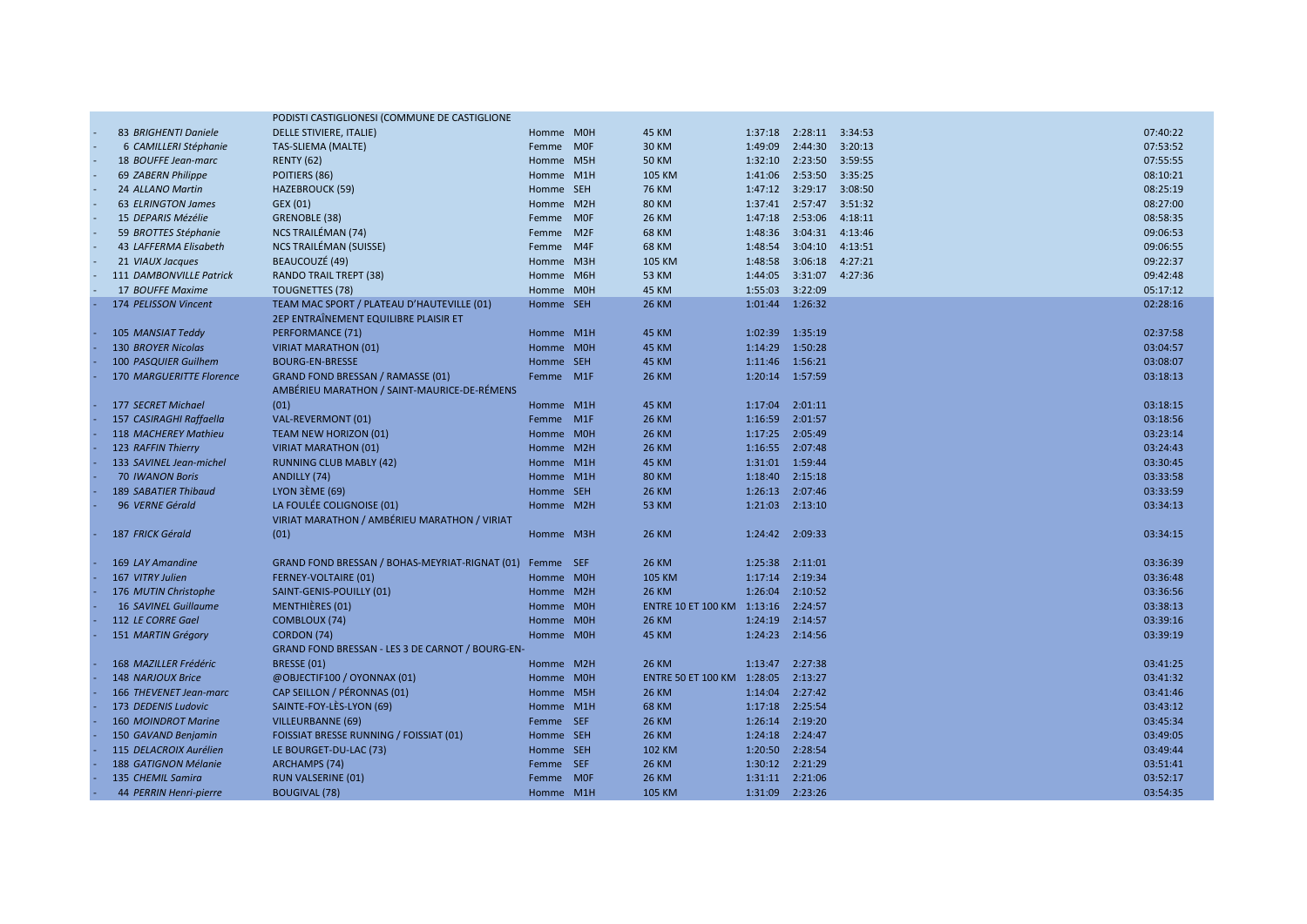| 178 CHALAPHIE Marion         | TEAM NEW HORIZON / LANTENAY (01)                   | Femme MOF |                 | <b>26 KM</b>  |         | 1:33:33 2:22:13  | 03:55:46 |
|------------------------------|----------------------------------------------------|-----------|-----------------|---------------|---------|------------------|----------|
|                              | TRAIL ET MACADAM (USO ATHLÉTISME HAUT-BUGEY)       |           |                 |               |         |                  |          |
| 137 RIGOBERT Cathy           | (01)                                               | Femme M4F |                 | <b>26 KM</b>  |         | 1:24:09 2:34:34  | 03:58:43 |
| 144 MAETZ François           | PRÉVESSIN-MOËNS (01)                               | Homme SEH |                 | <b>45 KM</b>  |         | 1:37:08 2:26:16  | 04:03:24 |
| 142 MOINDROT Claire          | BELLEGARDE-SUR-VALSERINE (01)                      | Femme M3F |                 | <b>26 KM</b>  |         | 1:35:07 2:28:50  | 04:03:57 |
| 113 OGER Angélique           | COMBLOUX (74)                                      | Femme SEF |                 | <b>12 KM</b>  |         | 1:32:07 2:35:28  | 04:07:35 |
| <b>185 BERNARD Franck</b>    | TRISPIRIDON OYONNAX / AROMAS (39)                  | Homme M4H |                 | <b>68 KM</b>  |         | 1:22:29 2:47:37  | 04:10:06 |
| 108 SEGERAL Sylvie           | LA FOULÉE COLIGNOISE (01)                          | Femme M4F |                 | <b>26 KM</b>  |         | 1:26:38 2:43:39  | 04:10:17 |
| 97 AIREY Benjamin            | <b>ARCHAMPS (74)</b>                               | Homme SEH |                 | <b>26 KM</b>  |         | 1:50:17 2:26:48  | 04:17:05 |
| 95 CORNET Léo                | <b>GRENOBLE (38)</b>                               | Homme SEH |                 | <b>26 KM</b>  |         | 1:50:24 2:26:43  | 04:17:07 |
| <b>31 SABIN Emmanuel</b>     | ASPHALTE 94 / THE RUNNING FOOT (94)                | Homme M2H |                 | <b>80 KM</b>  |         | 1:35:17 2:48:57  | 04:24:14 |
| 180 TALON Eric               | FARGES (01)                                        | Homme M0H |                 | <b>12 KM</b>  |         | 1:28:50 2:58:09  | 04:26:59 |
| 181 TALON Cyril              | FARGES (01)                                        | Homme SEH |                 | <b>12 KM</b>  |         | 1:28:54 2:58:10  | 04:27:04 |
| 90 TURPIN Sylvain            | <b>ENTENTE ATHLÉTIQUE BRESSANE (01)</b>            | Homme M0H |                 | <b>45 KM</b>  |         | 1:42:06 2:46:40  | 04:28:46 |
| 162 NICOUD Yvan              | CHÂTENOY-LE-ROYAL (71)                             | Homme M3H |                 | <b>26 KM</b>  | 1:35:09 | 2:55:59          | 04:31:08 |
| <b>149 DAUBARD Patrick</b>   | TRISPIRIDON OYONNAX / CHAMPFROMIER (01)            | Homme M4H |                 | <b>26 KM</b>  |         | 1:36:24 2:59:14  | 04:35:38 |
| 126 DUCHENE Fabienne         | VILLES (01)                                        | Femme M4F |                 | <b>26 KM</b>  |         | 1:43:39 2:52:48  | 04:36:27 |
| 61 VAVRECKA Daniel           | <b>PÉRON (01)</b>                                  | Homme M0H |                 | <b>80 KM</b>  |         | 1:37:43 2:59:34  | 04:37:17 |
| 129 PIROUD Philippe          | <b>VIRIAT MARATHON (01)</b>                        | Homme M1H |                 | <b>26 KM</b>  |         | 1:42:30 2:56:20  | 04:38:50 |
| 120 VANDEPUTTE Philippe      | SAINT-JORIOZ (74)                                  | Homme SEH |                 | <b>68 KM</b>  |         | 1:37:22 3:02:55  | 04:40:17 |
| 25 PICAVET Eric              | CAËSTRE (59)                                       | Homme M4H |                 | <b>53 KM</b>  |         | 1:47:12  3:02:00 | 04:49:12 |
| 152 GALLAND Nicolas          | CHÂTILLON-EN-MICHAILLE (01)                        | Homme M0H |                 | <b>26 KM</b>  |         | 1:48:08 3:14:30  | 05:02:38 |
| 140 BREUZON Aurore           | BELLEGARDE-SUR-VALSERINE (01)                      | Femme     | <b>SEF</b>      | <b>26 KM</b>  |         | 1:47:44 3:18:00  | 05:05:44 |
| 184 BLANQUART Viviane        | <b>VIRIAT MARATHON / VIRIAT (01)</b>               | Femme     | M <sub>3F</sub> | <b>26 KM</b>  |         | 1:46:34 3:19:49  | 05:06:23 |
|                              | MARNE ET GONDOIRE ATHLÉTISME / LAGNY-SUR-          |           |                 |               |         |                  |          |
| 146 CLAIN Gilles             | <b>MARNE (77)</b>                                  | Homme M3H |                 |               |         | 1:57:27 3:12:35  | 05:10:02 |
| 40 DEVAUX Julian             | LE VERSOUD (38)                                    | Homme M0H |                 | <b>80 KM</b>  |         | 1:42:15  3:34:00 | 05:16:15 |
| 17 BOUFFE Maxime             | <b>TOUGNETTES (78)</b>                             | Homme M0H |                 | <b>45 KM</b>  |         | 1:55:03 3:22:09  | 05:17:12 |
| 45 COURTOIS Cyriaque         | <b>CROZET</b>                                      | Homme M1H |                 | <b>50 KM</b>  |         |                  | 05:23:30 |
| <b>30 CHAVANCE Eric</b>      | COUREURS SUR ROUTE CÔTE-D'OR (21)                  | Homme M5H |                 | <b>68 KM</b>  |         | 1:59:45 3:27:50  | 05:27:35 |
| 67 CODEVELLE Dominique       | <b>FOULÉES DOULLENNAISES (80)</b>                  | Femme M5F |                 | <b>26 KM</b>  |         | 1:54:16  3:40:41 | 05:34:57 |
| 46 LAFFUGE Jean-luc          | COUREURS SUR ROUTE CÔTE-D'OR (21)                  | Homme M5H |                 | <b>100 KM</b> |         | 1:59:53 3:40:20  | 05:40:13 |
| 156 GEORGET Delphine         | CHÉZERY-FORENS (01)                                | Femme M2F |                 | <b>12 KM</b>  |         | 1:54:45 3:57:59  | 05:52:44 |
| 52 GUIBERT Aline             | LE MANS ATHLÉTISME 72 (72)                         | Femme M2F |                 | <b>45 KM</b>  |         | 2:12:21 3:43:16  | 05:55:37 |
| 98 TRANCHAND Eddy            | <b>CHALLONGES (74)</b>                             | Homme M0H |                 | <b>50 KM</b>  |         | 1:59:15  4:08:11 | 06:07:26 |
| 104 BLANCHARD Philippe       | BOSSEY (74)                                        | Homme M1H |                 | <b>26 KM</b>  |         | 1:53:14  4:15:26 | 06:08:40 |
| 132 SIMONETTI Camille        | PUBLIER (74)                                       | Femme SEF |                 | <b>26 KM</b>  | 2:10:56 | 4:27:38          | 06:38:34 |
| <b>56 DUBOIS Guillaume</b>   | ATHLÉFORM'42 (42)                                  | Homme SEH |                 | <b>26 KM</b>  | 1:18:56 |                  | 01:18:56 |
| 57 RIEDINGER Timothée        | <b>PUTEAUX (92)</b>                                | Homme SEH |                 | <b>26 KM</b>  | 1:22:55 |                  | 01:22:55 |
| 102 DUCRET David             | <b>LYON 5ÈME (69)</b>                              | Homme M2H |                 | <b>26 KM</b>  | 1:28:48 |                  | 01:28:48 |
| 109 COMPAGNON Julien         | LEMAN RUNNING (CANTON DE VAUD, SUISSE)             | Homme SEH |                 | <b>26 KM</b>  | 1:28:54 |                  | 01:28:54 |
| <b>79 BOEUF Anaïs</b>        | <b>CLUB ATHLÉTIQUE DU BASSIN BELLEGARDIEN (01)</b> | Femme     | <b>SEF</b>      | <b>12 KM</b>  | 1:29:14 |                  | 01:29:14 |
| <b>32 MARTINAIS Emmanuel</b> | <b>LYON 4ÈME (69)</b>                              | Homme M3H |                 | <b>35 KM</b>  | 1:32:00 |                  | 01:32:00 |
|                              |                                                    |           |                 |               |         |                  |          |
| <b>82 DOKI-THONON Thomas</b> | ESTAVAYER-LE-LAC (CANTON DE FRIBOURG, SUISSE)      | Homme M0H |                 | <b>12 KM</b>  | 1:35:40 |                  | 01:35:40 |
| 175 LEGER Séverine           | CHEVRY (01)                                        | Femme     | M <sub>2F</sub> | <b>12 KM</b>  | 1:38:11 |                  | 01:38:11 |
| 158 MARÉCHAL Catherine       | LA FOULÉE COLIGNOISE / MARBOZ (01)                 | Femme M2F |                 | <b>26 KM</b>  | 1:38:55 |                  | 01:38:55 |
| 103 SPEEK Anouk              | <b>ARCHAMPS (74)</b>                               | Femme     | <b>SEF</b>      | <b>26 KM</b>  | 1:50:17 |                  | 01:50:17 |